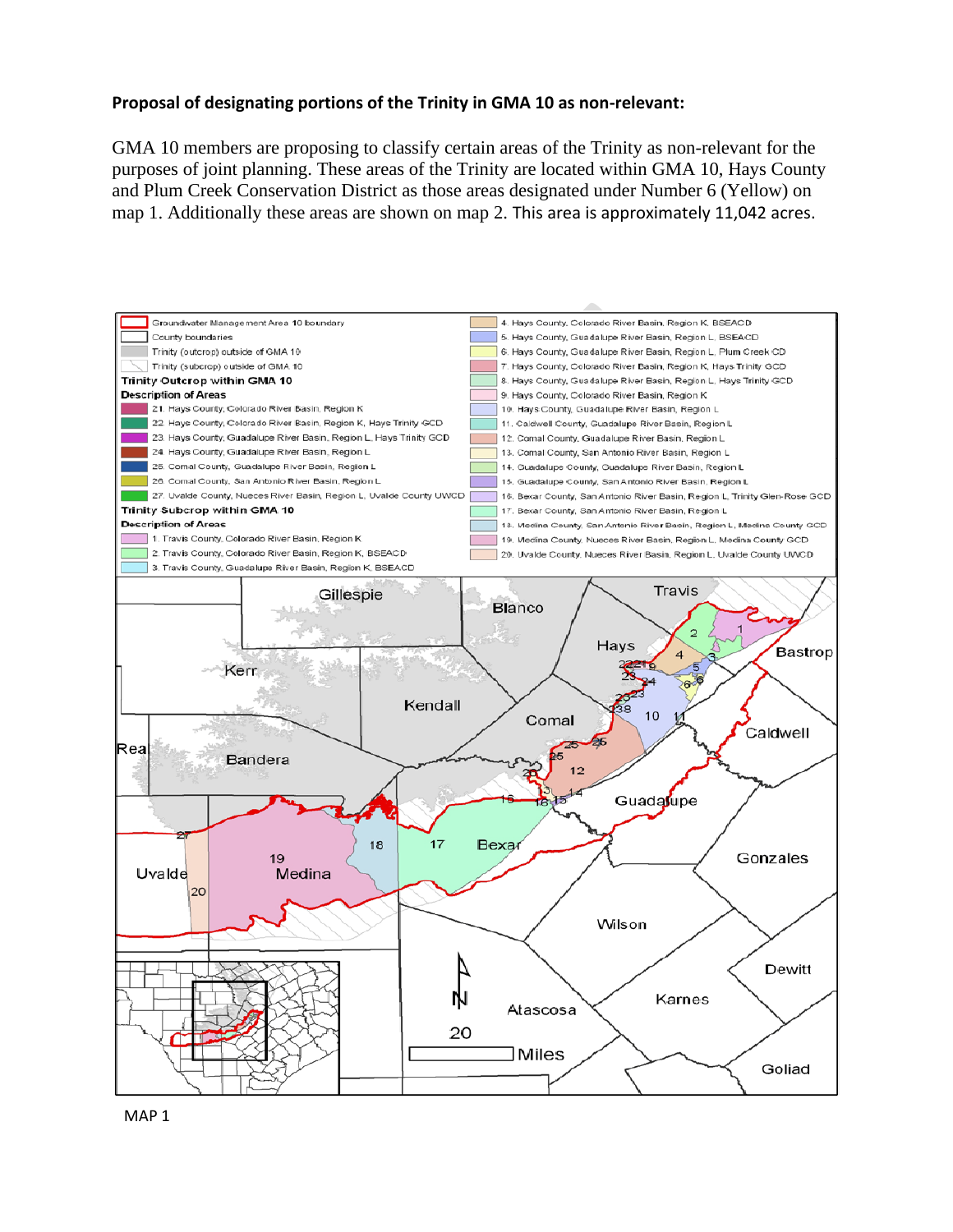



## **Requirements for proposing a non- relevant aquifer:**

According to Texas Administrative Code 356.31(b) " The districts in a groundwater management area may, as part of the process for adopting and submitting desired future conditions, propose classification of a portion or portions of a relevant aquifer as non-relevant if the districts determine that aquifer characteristics, groundwater demands, and current groundwater uses do not warrant adoption of a desired future condition. In such a case no desired future condition is required. The districts must submit the following documentation to the agency related to the portion of the relevant aquifer proposed to be classified as non-relevant:

- (1) A description, location, and/or **map of the aquifer** or portion of the aquifer;
- (2) A summary of **aquifer characteristics**, **groundwater demands**, and current **groundwater uses**, including the **total estimated recoverable storage** as provided by the executive administrator, that support the conclusion that desired future conditions in adjacent or hydraulically connected relevant aquifer(s) will not be affected; and
- (3) An explanation of **why** the aquifer or portion of the aquifer is non-relevant for joint planning purposes."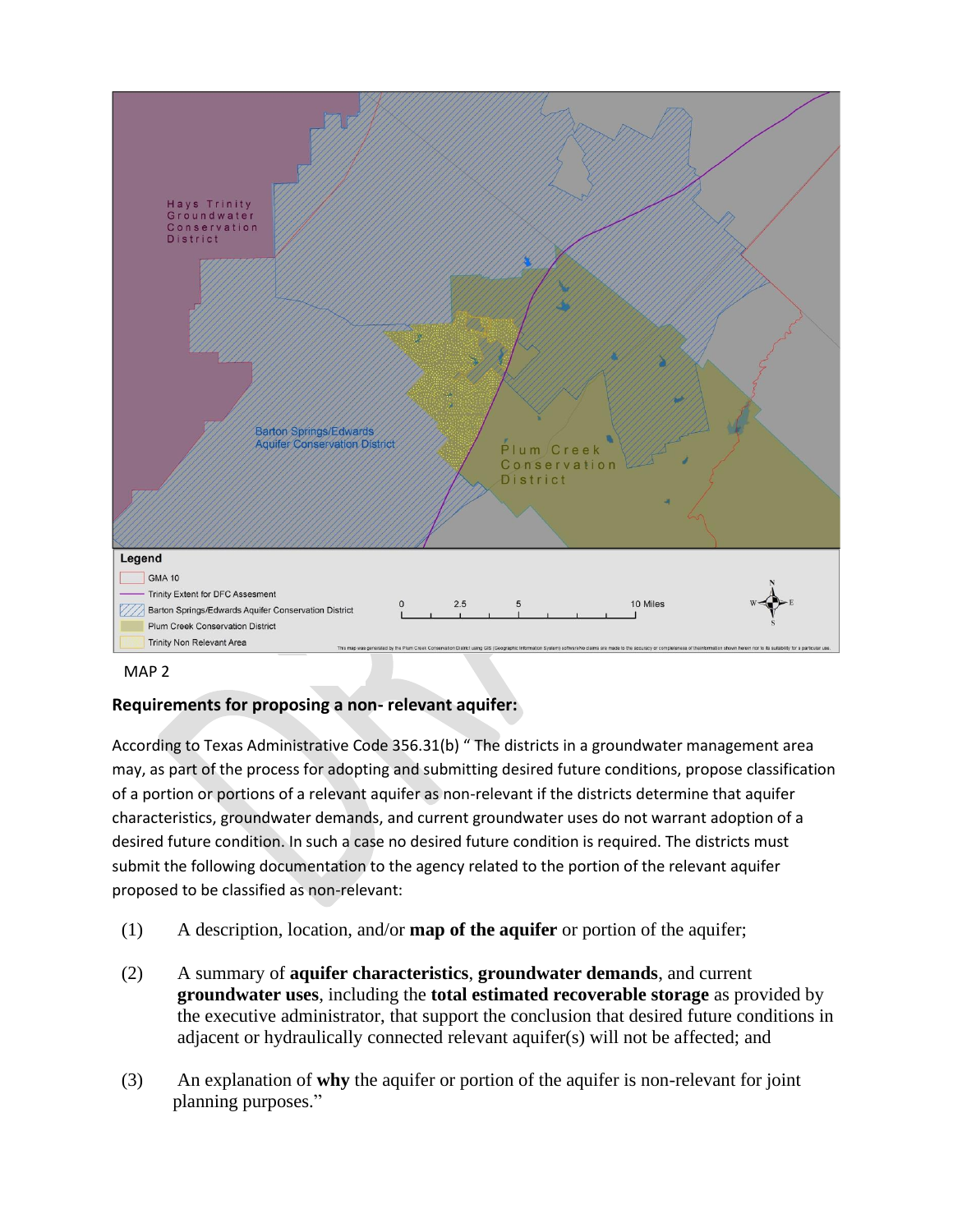#### *Aquifer Portion Description, Location and Map:*

The following section describes the Trinity aquifer, as taken from the "*Explanatory Report for Proposed Desired Future Conditions of the Trinity Aquifer in Groundwater Management Area 10"* that was submitted in conjunction with the adopted DFCs(6/26/2017):

*"The Trinity Aquifer consists of Cretaceous-age formations of varying viability as water sources. The upper Trinity Aquifer (comprising the upper Glen Rose Limestone) has low yields and poor water quality due to its evaporite beds. The middle Trinity Aquifer (comprising the lower Glen Rose Limestone, the Hensel Sand, and Cow Creek Limestone) is the most widely used portion of the aquifer. The lower Trinity Aquifer (comprising the Hosston Sand and Sligo Limestone) is as widely used due to its depth and water quality (SCTRWPG, 2010). The Trinity Aquifer outcrops very little*  within GMA 10 and exists as a confined aquifer underlying the Edwards (Balcones Fault Zone) *Aquifer. It is currently used as a minor source of groundwater in Uvalde, Medina, Bexar, Comal, Guadalupe, Hays, and Travis counties, but is increasingly becoming a major source due to rapid development and increased water demands."*

## *Aquifer Characteristics, Groundwater Demands, Current Groundwater Uses, Including Total Estimated Recoverable Storage (TERS):*

The following describes the aquifer characteristics: recharge, lateral inflow, and the storage coefficient as described in *GAM RUN 16-033 MAG: MODELED AVAILABLE GROUNDWATER AQUIFERS IN GROUNDWATER MANAGEMENT AREA 10-July 20, 2018*

**"***Recharge is assigned only to the outcrop areas. The average annual precipitation for outcrop map areas was determined from the Texas Climatic Atlas (Narasimhan and others, 2008), which is the average for years 1971 to 2000; the values range from 29 to 36 inches per year. The effective recharge rate is estimated to be 4 percent. The effective recharge calculation is the map area, in acres, multiplied by the estimated average annual precipitation, in feet, and the effective recharge rate, in percent."*

*"Lateral inflow to the Trinity Aquifer in Groundwater Management Area 10 is estimated to be 46,018 acre-feet per year based on the average outflow across the Balcones Fault Zone results (Scenario 6) from GAM Task 10-005 (Hutchison, 2010). This volume was apportioned across each county by aquifer map areas. GAM Task 10-005 does not include inflows to Uvalde County, so a proportional amount based on inflow to Medina County was used to estimate the inflow to Uvalde County."*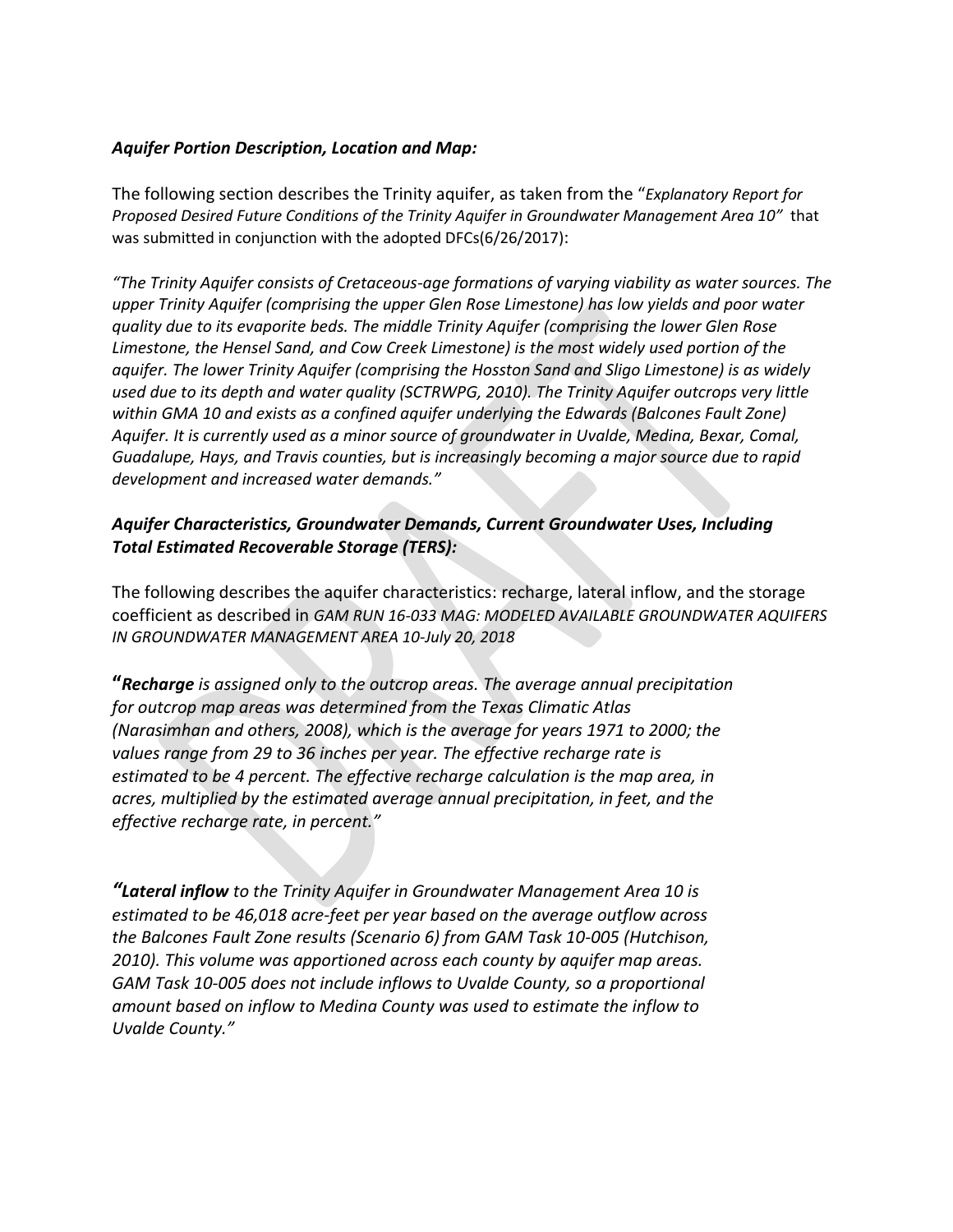*"The storage coefficient for the Trinity Aquifer subcrop is assumed to be 1 X 10-5 derived from aquifer tests of the Trinity Aquifer subcrop in Travis and Hays counties (Hunt and others, 2010). The storage coefficient for the Trinity Aquifer subcrop in the remaining counties is assumed to be 5 X 10-5 as derived from the calibrated groundwater availability model for the Hill Country portion of the Trinity Aquifer system in Texas (Jones and others, 2009). The average specific yield of the Trinity Aquifer outcrop is estimated to be 5 X 10-2 (Ashworth, 1983)."*

#### **Groundwater Demands:**

The 2022 State Water Plan Information for the county of Hays in GMA 10 containing the Trinity Aquifer. All values are in acre-ft/yr. Note that the Hays county totals are not limited to the portion of each county in GMA 10.

| County      |                      | 2020   | 2030   | 2040   | 2050   | 2060   | 2070    |
|-------------|----------------------|--------|--------|--------|--------|--------|---------|
|             | <b>Demands</b>       | 40,729 | 50,453 | 61,476 | 72,555 | 89,124 | 107,760 |
| <b>HAYS</b> | Existing<br>Supplies | 54,630 | 54,727 | 56,157 | 57,587 | 61,082 | 62,497  |
|             | <b>Needs</b>         | 626    | 4,079  | 10,390 | 18,751 | 31,337 | 48,349  |
|             | Strategy<br>Supplies | 19,698 | 35,543 | 55,564 | 65,714 | 78,368 | 90,058  |

## **Trinity Groundwater Use in Proposed Non-Relevant Area:**

Currently there is no known Trinity production within the proposed designated "non-relevant" Trinity areas.

#### **Trinity Groundwater use for Hays County:**

The total groundwater pumpage values by county from the Trinity Aquifer in acre-ft/yr are shown in the table below. Note that the pumping estimates may include areas of the Trinity Aquifer outside of GMA 10. These values were derived from this website

<https://www.twdb.texas.gov/waterplanning/waterusesurvey/historical-pumpage.asp>

| <b>County</b> | <b>Hays</b> |
|---------------|-------------|
| 2000          | 2,236       |
| 2001          | 2,441       |
| 2002          | 2,212       |
| 2003          | 2,115       |
| 2004          | 2,024       |
| 2005          | 2.249       |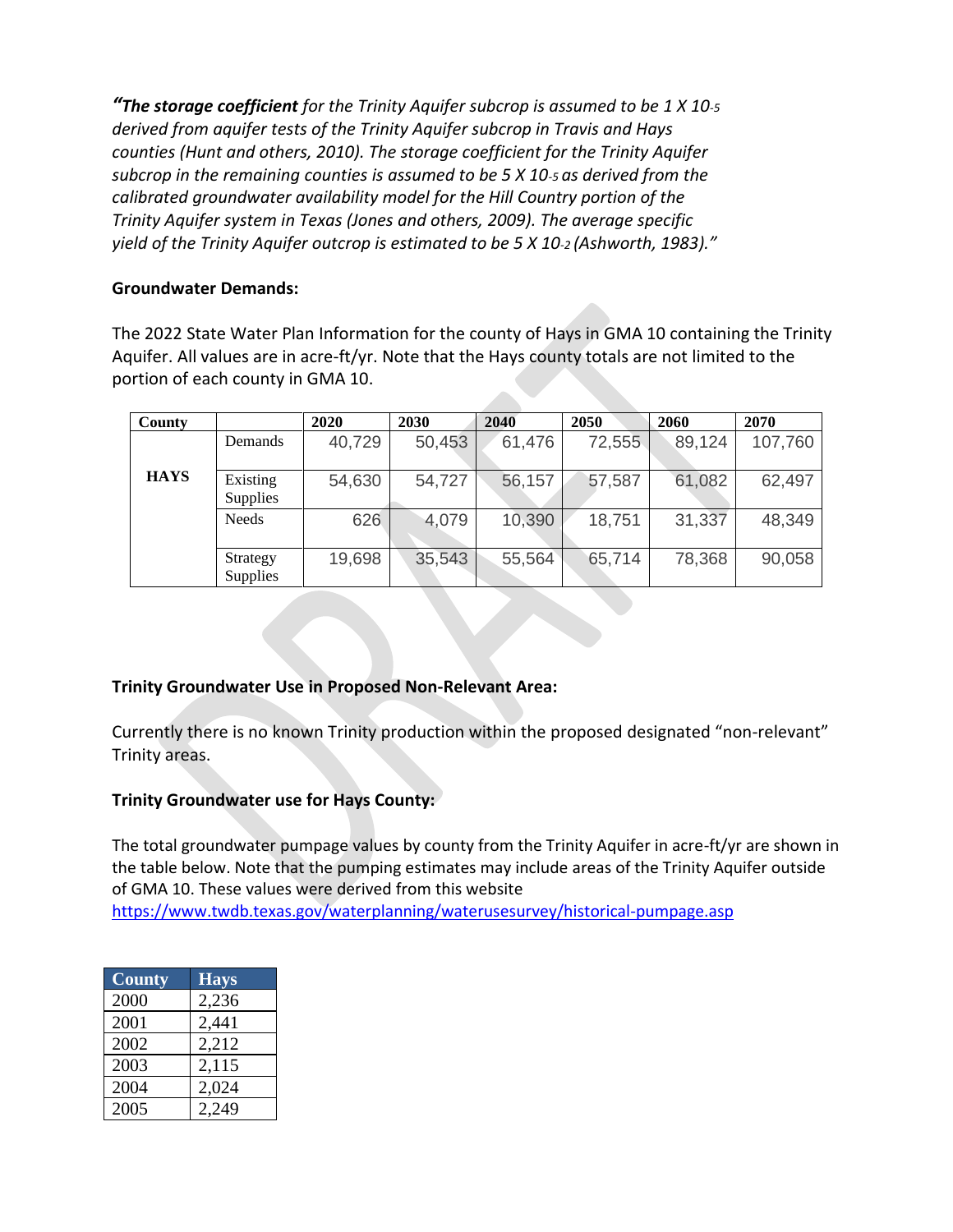| 2006 | 3,497 |
|------|-------|
| 2007 | 3,818 |
| 2008 | 3,670 |
| 2009 | 4,262 |
| 2010 | 4,985 |
| 2011 | 6,110 |
| 2012 | 5,286 |
| 2013 | 5,061 |
| 2014 | 3,287 |
| 2015 | 2,791 |
| 2016 | 2,866 |
| 2017 | 3,007 |
| 2018 | 2,906 |
| 2019 | 2,993 |

Total actual groundwater pumpage values for the TrinityAquifer in Travis and Hays County within BSEACD (acre-ft/yr). Values from BSEACD.

| Aquifer | 2007 | 2008 | 2009 | 2010 | 2011 | 2012  | 2013  | 2014  | 2015  | 2016  | 2017  | 2018  | 2019  |
|---------|------|------|------|------|------|-------|-------|-------|-------|-------|-------|-------|-------|
| Trinity | 10.7 | 27.9 | 17.8 | 19.7 | 49.1 | 165.9 | 149.2 | 185.4 | 160.6 | 405.7 | 651.5 | 671.6 | 614.7 |

# **Total Estimated Recoverable Storage:**

The Total Estimated Recoverable Storage (TERS) is defined as a porosity-adjusted volume of groundwater that might be recovered from the aquifer assuming 25 percent or 75 percent recovery. The numbers should be considered as a very simplistic approach to estimating an upper limit volume of available groundwater on a volumetric basis only. The TERS numbers are based on porosity-adjusted volumetric calculations of projected geologic formations without detailed local subsurface data. The TERS is an estimate of total "water-in-place," but there are many other factors that must be considered in assessing groundwater availability and DFCs. The TERS for the proposed Non-Relevant Trinity aquifer is shown in the table below under Plum Creek Conservation District.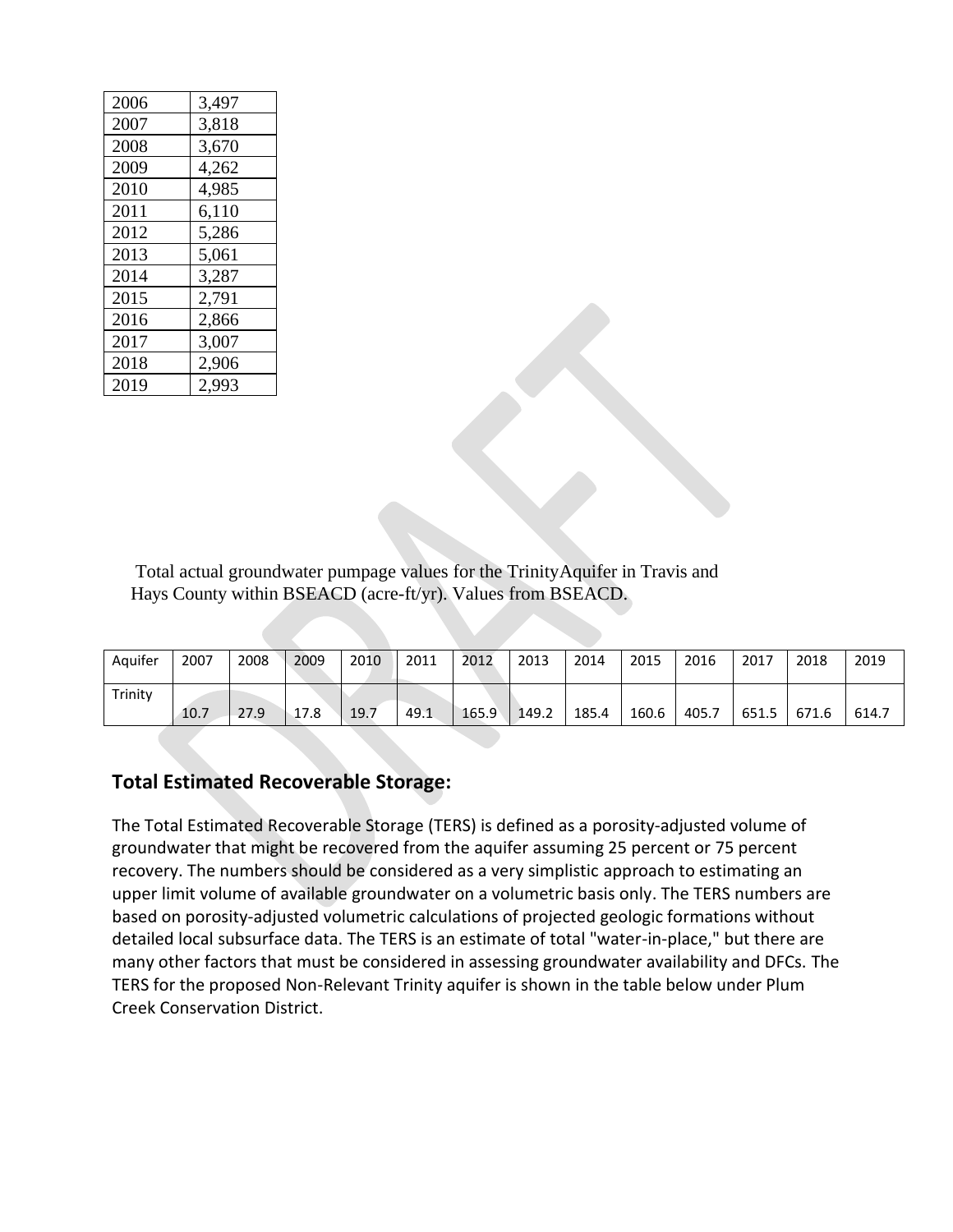#### **GAM task 13-033 Total Estimated Recoverable Storage August 20, 2013 TOTAL ESTIMATED RECOVERABLE STORAGE BY GROUNDWATER CONSERVATION DISTRICT3 FOR THE TRINITY AQUIFER WITHIN GROUNDWATER MANAGEMENT AREA 10. GROUNDWATER CONSERVATION DISTRICT TOTAL ESTIMATES ARE ROUNDED WITHIN ONE PERCENT OF THE TOTAL**

| <b>Groundwater</b><br><b>Conservation District</b>                | <b>Total Storage</b><br>(acre-feet) | 25 percent of Total<br><b>Storage</b><br>(acre-feet) | <b>75 percent of Total</b><br><b>Storage</b><br>(acre-feet) |
|-------------------------------------------------------------------|-------------------------------------|------------------------------------------------------|-------------------------------------------------------------|
| Plum Creek CD                                                     | 270,000                             | 67,500                                               | 202,500                                                     |
| Barton Springs-Edwards<br><b>Aquifer Conservation</b><br>District | 1,200,000                           | 300,000                                              | 900,000                                                     |

# *Rationale for proposing the Trinity as Non-relevant:*

The following is an explanation of why GMA 10 is proposing to classify the Trinity as nonrelevant for the purposes of joint planning in those portions of Hays County and Plum Creek Conservation District within GMA 10:

- The designation of the portions of the Trinity as non-relevant within Plum Creek Conservation District will have no effect on joint planning efforts for this resource.
- This proposed classification does not impact either the PCCD's authority or the BSEACD's ability to manage that portion of the Trinity Aquifer located in portions of Hays and Travis counties. Nor does it impact other districts within GMA 10 as this aquifer remains within these GCDs' jurisdictional boundaries and continues to be subject to their enabling statutes, rules, management plans, and programs.
- The amount of pumping in the Trinity Aquifer occurring within GMA 10 is under the management of GCD within GMA 10. The proposed designation for these portions of the Trinity as non-relevant will have no effect on users located in other Districts within GMA 10.
- There is not any known Trinity aquifer pumping/use within the proposed non-relevant area.
- There is not any issued Trinity production permits within the proposed non-relevant area.
- There is not any pending or recently anticipated water use for areas within the proposed non-relevant area.
- The Trinity modeled available groundwater (GAM Run 16-033) issued in July 20, 2018 for this area is only 238 acre ft. As a note the Trinity in this area during the last DFC planning cycle was considered relevant.
- The language contained in water code Chapter 36.108(d-2) states ".. The desired future condition …. must provide a balance between the highest practicable level of groundwater production and the conservation, preservation, recharging, and prevention of waste of groundwater". Because there isn't any know Trinity aquifer use, nor any